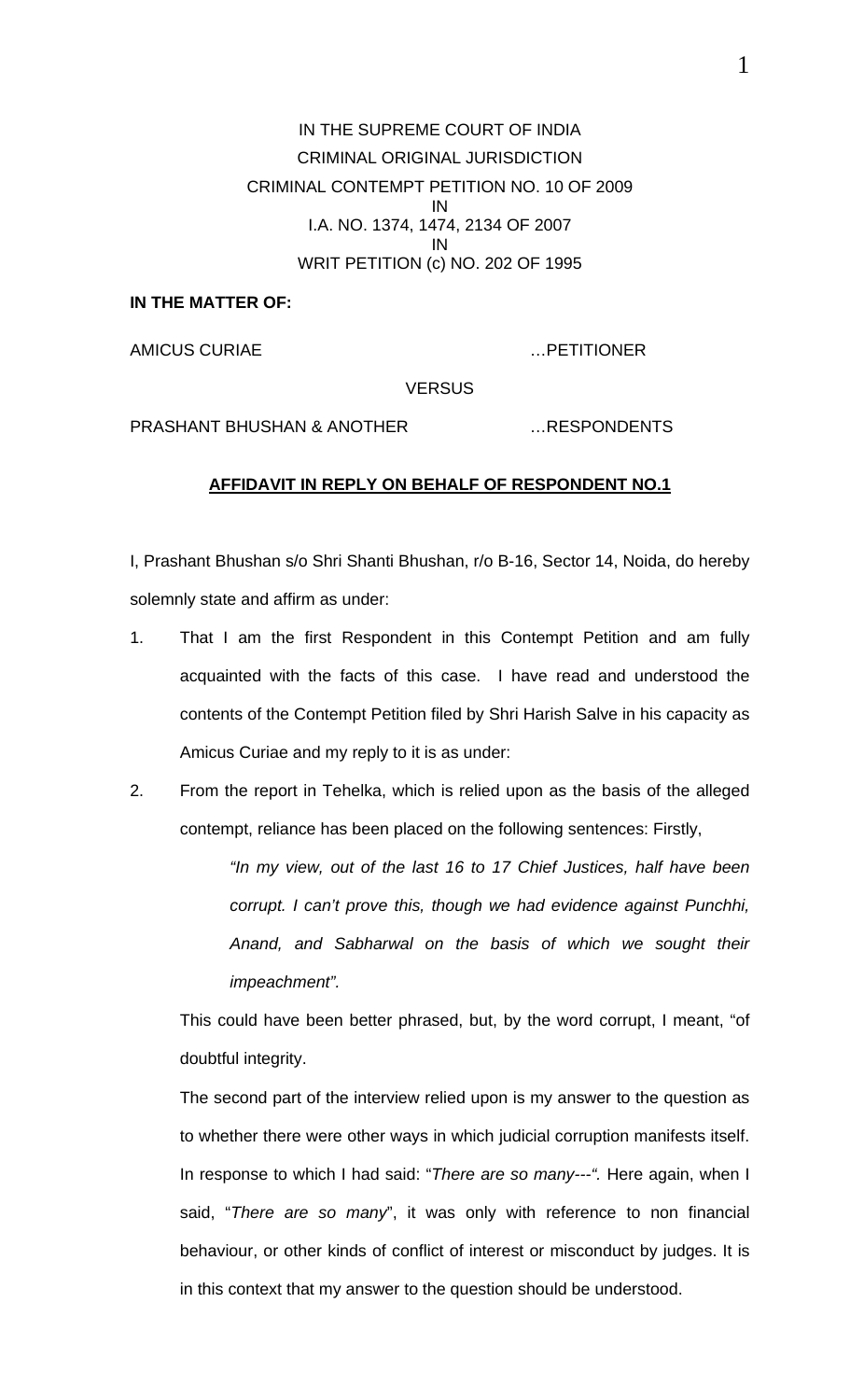- 3. I have been involved in the Campaign for Judicial Accountability since 1991 when the impeachment proceedings began against Justice V. Ramaswami. Since then, I have been an active member of the Committee on Judicial Accountability and subsequently the Convenor of the Campaign for Judicial Accountability and Reforms which was set up in early 2007. It has been my understanding at least since 1991, and even prior to that, that there has been considerable corruption in the higher judiciary, the main reason for which has been the lack of credible mechanisms for securing accountability of the higher judiciary. The focus of our Campaign for Judicial Accountability, therefore, has been to generate public opinion for putting in place credible legal institutions and mechanisms for investigating complaints against judges and for holding judges committing misconduct to account. I, along with my colleagues in the Campaign, have always held the view that an independent full time National Judicial Commission should be created for a transparent method for selecting and appointing judges of the higher judiciary, as well as for investigating complaints against them. Copies of some of the resolutions passed in the National Conventions on Judicial Accountability organised by our Committee on Judicial Accountability between 1991 and 2003 to this effect, are collectively annexed hereto as **Annexure-A** which would attest to these publicly stated perceptions.
- 4. Our campaign has also repeatedly highlighted the fact that the lack of accountability in the higher judiciary is not only on account of the lack of a credible mechanism for investigating complaints against judges, but also by the virtual prevention of criminal investigation of judges by the Veeraswami judgement. This lack of accountability is further accentuated by the takeover of the power of appointing judges by the judiciary through the SCAORA judgement (Supreme Court Advocate-on-Record Association vs. UOI, (1993) 4 SCC 441). Appointments by the judiciary after this judgement have often been made arbitrarily and with complete lack of transparency. Even after the passage of the Right to Information Act, the Supreme Court has refused to share any information with the public about the manner in which judges have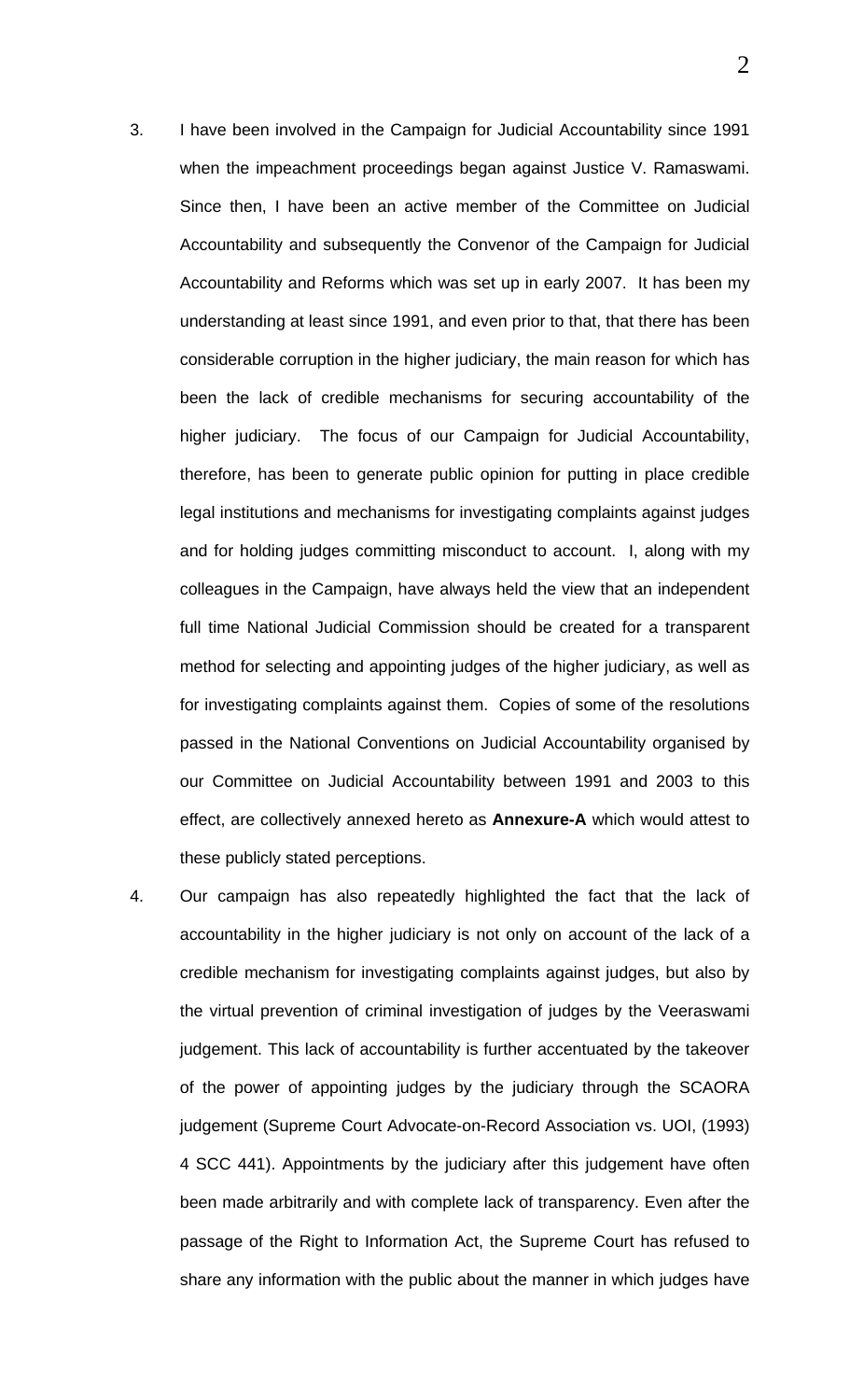been selected for appointment and transfers. It has gone to the extent of filing Special Leave Petition directly to the Supreme Court against orders of the Central Information Commission asking the Court to disclose information about the manner of selection and appointment of judges. On top of all this, contempt powers have also often been sought to be used to silence outspoken criticism and public exposure of corruption in the judiciary. The Campaign for Judicial Accountability and Reforms has taken up all these issues of judicial accountability and has made constructive suggestions for the legal and constitutional changes required to redress these problems.

In order to build public opinion to bring the required constitutional and other legal changes for securing judicial accountability, it is necessary to freely and frankly discuss the existing state of affairs including the existing state of corruption in the judiciary, including the higher judiciary. In fact, the problem of judicial accountability or rather the lack of it, is mainly with the higher judiciary since the lower judiciary is accountable to the High courts. It has been our perception that corruption in the higher judiciary is not and would not be substantially lower than that in the lower judiciary, since in that case, the High courts would take serious steps to curb corruption in the lower judiciary which can be curbed if the High courts have the will to do it. The recent Ghaziabad Provident Fund scam is a stark illustration of some of the reasons why the higher judiciary is benignly tolerant of corruption in the lower judiciary.

5. Due to my personal observations during more than 26 years that I have been practicing in the Supreme Court and in the Delhi High Court, and also because of my close involvement in the Campaign for Judicial Accountability for the last 20 years or so, I have become aware of a good deal of corruption that has prevailed in the courts in which I have practiced as well as in other parts of the country. In order to develop a perception of corruption in the judiciary in general and particularly in the court where one practices, one does not need to have actual documentary evidence of corruption. This perception is formed on the basis of various kinds of circumstantial evidence

3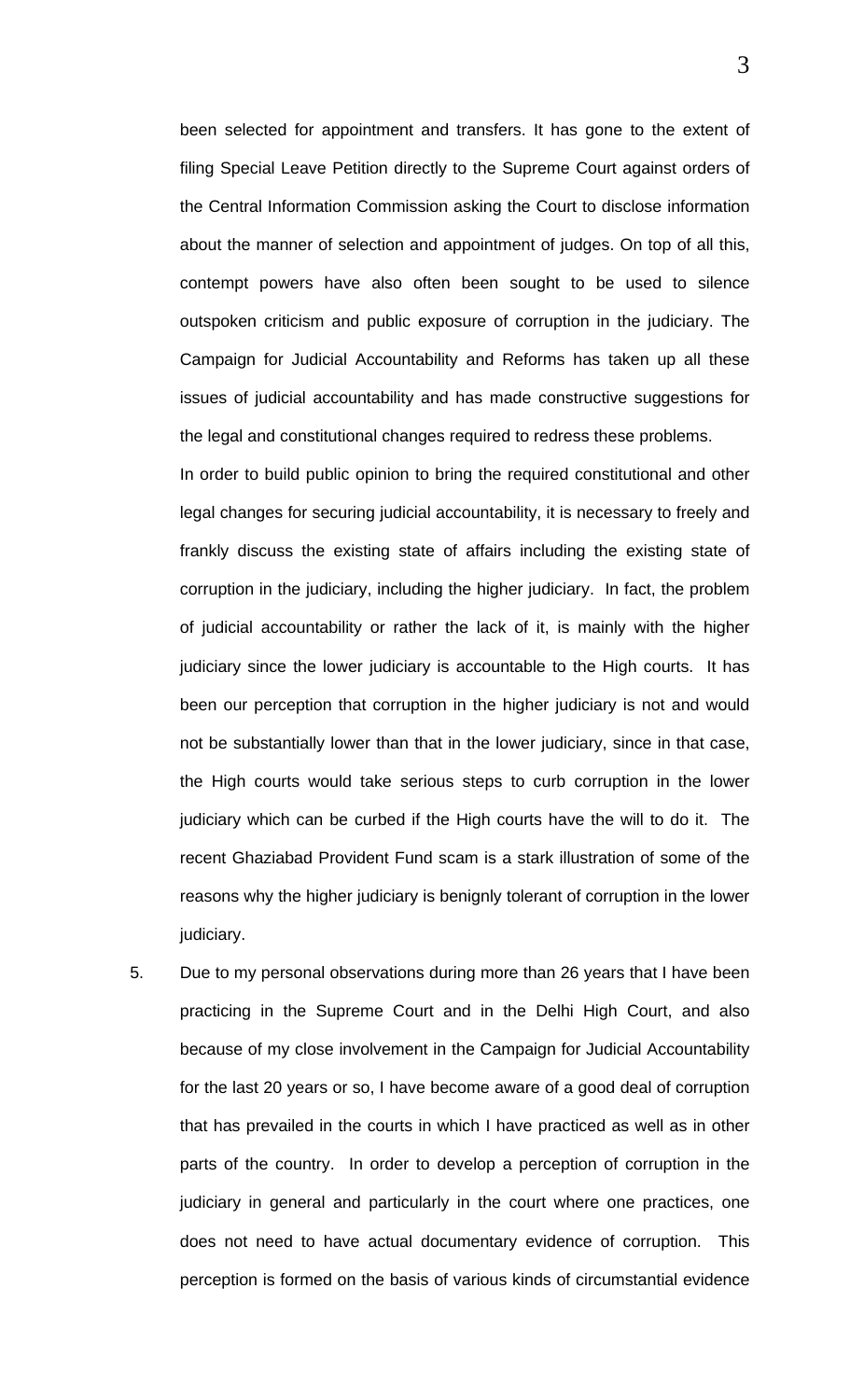surrounding judicial and administrative acts of judges which one learns from ones own experience as well as from the experience of other responsible and reliable lawyers and observers, apart from occasional documentary evidence. Documentary evidence about corruption in the higher judiciary is rarely and only fortuitously obtained, since all investigation into such corruption is prohibited except by the written permission of the Chief Justice of India. However, as one of the active members of the Campaign for Judicial Accountability, I have also had the occasion to examine, sift through, and deal with a large volume of documentary evidence which discloses what in my view must be called acts of judicial corruption. I would like to clarify, however, that financial corruption is by no means the only kind of corruption prevalent in the judiciary, and whenever I use the word "corruption" in relation to the judiciary, it is not used in the narrow sense of financial corruption by way of taking direct bribes, but in a more general sense of anything which corrupts or influences by extraneous considerations, the judicial process. Thus, I regard the act of a judge who decides the cases of a political party or sits in a Commission of Enquiry involving that political party and thereafter, after retirement, gets elected to the Parliament, on the ticket of a political party, as an act of corruption. Similarly, if a judge hears and decides the case of a person, who is so friendly with the judge that his grand daughter's wedding is held in the judge's official residence, it ought to be regarded as a case of corruption of the judicial process. So also the judicial acts of a Judge who takes up cases (even part heard cases) of a particular company during vacations to decide in their favour by convoluted reasoning would be clear indicators of corruption of the judicial process. Thus, when asked as to what made me get involved in this Campaign for Judicial Accountability, I referred to my experience with the Judiciary, and in this spirit I said that it was my perception that roughly half of the last 16/17 chief justices have been corrupt. That is my honest and bonafide perception. It is a belief formed on the basis of direct and circumstantial evidence about judicial acts and other acts, as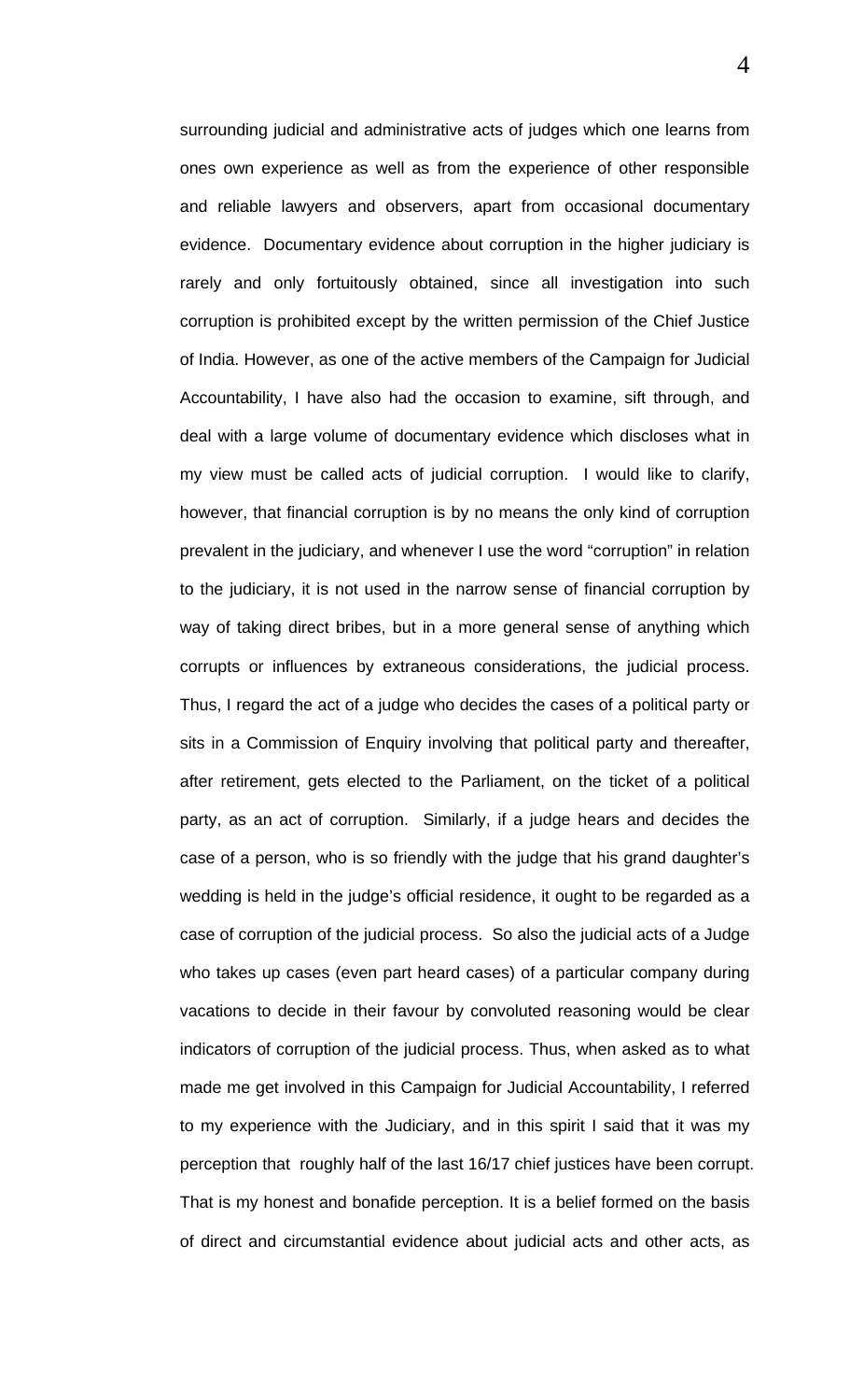well as on the basis of information gathered from other responsible lawyers and judges including former Chief Justices of India.

- 6. Such an expression of honest and bonafide opinion about my perception of corruption at the very top of the judiciary cannot be regarded as Contempt of Court. If it were to be so regarded, it would stifle free speech and would constitute an unreasonable restriction on Article 19 (1) (a) of the Constitution. It is the essence of a democracy that all institutions, including the judiciary, function for the citizens and the people of this country, and they have every right to freely and fairly discuss the state of affairs within any institution, and build public opinion in order to reform the institutions. This is what I have always believed, and have, therefore, always freely and frankly expressed my honest views about the state of affairs within the judiciary and what needs to be done to remedy them.
- 7. It may not be out of place to point out that several responsible observers of the court including former chief justices have publicly and privately voiced their views about the extent of corruption prevailing in the higher judiciary. Newspaper reports of the views expressed by some of the judges including former Chief Justices such as Justice Bharucha are annexed hereto as **Annexure-B**. The fact that there will be difference in the perception among different persons about the extent and level of corruption prevalent in the judiciary would not make any difference to the question of whether expression of such views amounts to Contempt. In fact, Transparency International, a respected global anti-corruption institution, has also done global as well as national surveys of corruption perception within various institutions in the country including the judiciary, which also showed the judiciary to be perceived by the people as among the most corrupt institutions in the country. Copy of the relevant pages of the report of the Transparency International is annexed hereto as **Annexure-C**.
- 8. In this context, it is pertinent to remember the words of Lord Denning in R Vs. Metropolitan Police Commissioner, Ex parte Blackburn (1968) 2 All England

5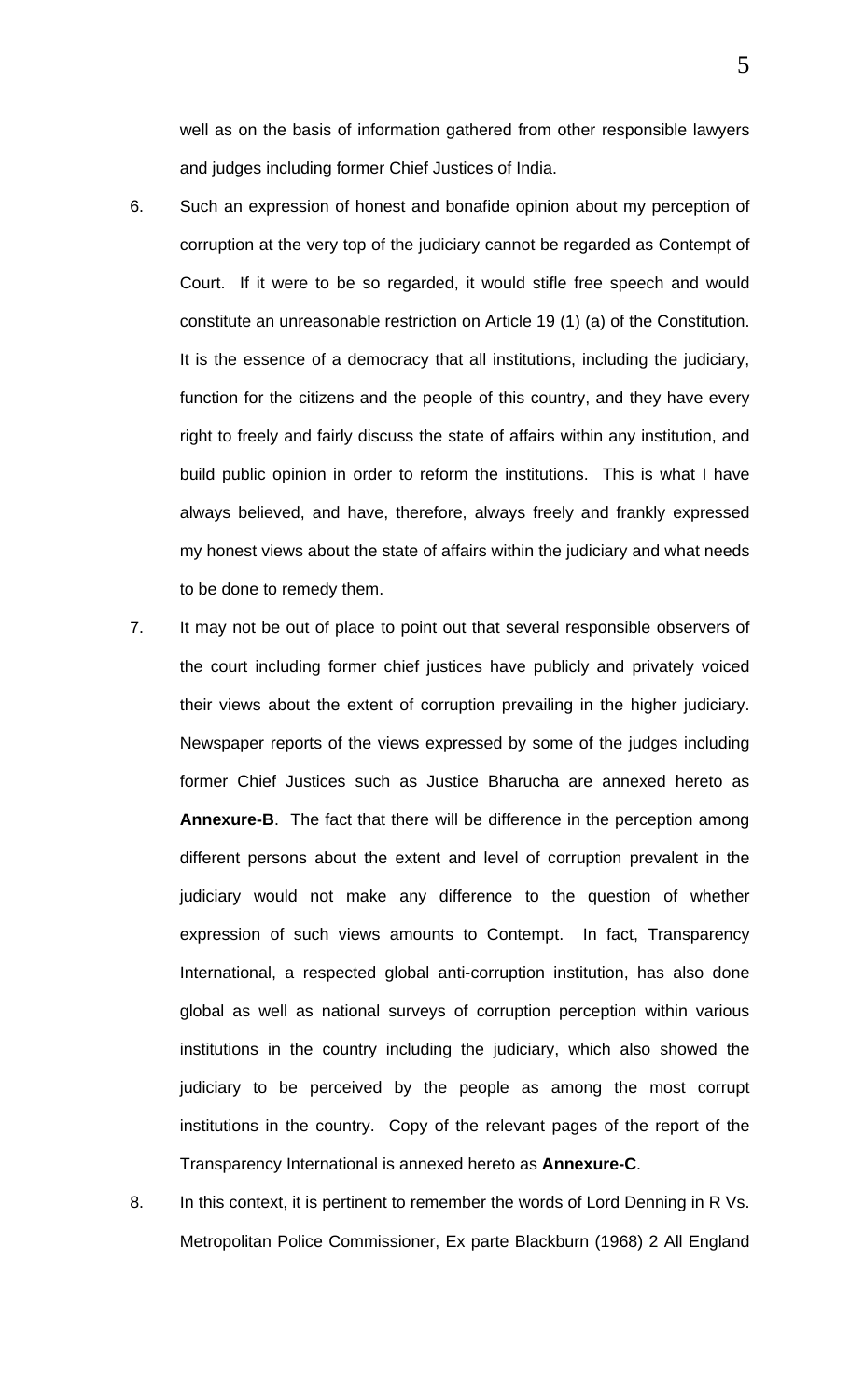Reporter, Page 319, where while dealing with a particularly harsh criticism of the Court of Appeal by Mr. Quintin Hogg, he observed as follows:

*"This is the first case, so far as I know, where this court has been called on to consider an allegation of contempt against itself. It is a jurisdiction which undoubtedly belongs to us, but which we will most sparingly exercise: more particularly as we ourselves have an interest in the matter. Let me say at once that we will never use this jurisdiction as a means to uphold our own dignity. That must rest on surer foundations. Nor will we use it to suppress those who speak against us. We do not fear criticism, nor do we resent it. For, there is something far more important at stake. It is no less than freedom of speech itself. It is the right of every man, in Parliament or out of it, in the Press or over the broadcast to make fair comment, even outspoken comment, on matters of public interest."* 

It is the application of this doctrine enunciated by Lord Denning that the Contempt of Court jurisdiction of "scandalizing the court or lowering the authority of the court" gradually fell into disuse in UK.

9. It is a mistaken notion to think that the authority or dignity of the courts can be maintained by using the contempt of court jurisdiction to punish and thus stifle public criticism, however harsh, of the judiciary, or even public discussion of the perception of the extent or levels of corruption prevailing in the judiciary, be they at the apex of the judiciary. The dignity, authority and public confidence in the courts or judges cannot be maintained by seeking to silence outspoken criticism or even outspoken expression of perception of corruption in the judiciary. That confidence is maintained by the public perception of the actions of the judiciary and the conduct of its judges, and whether they are perceived to be generally just, fair and in public interest. The public perception of the conduct of the judiciary and its judges is built on the basis of observation over a long period of time and by the shared perception of a large number of people. Any wild accusation or allegations by irresponsible persons or disgruntled litigants are dismissed by the people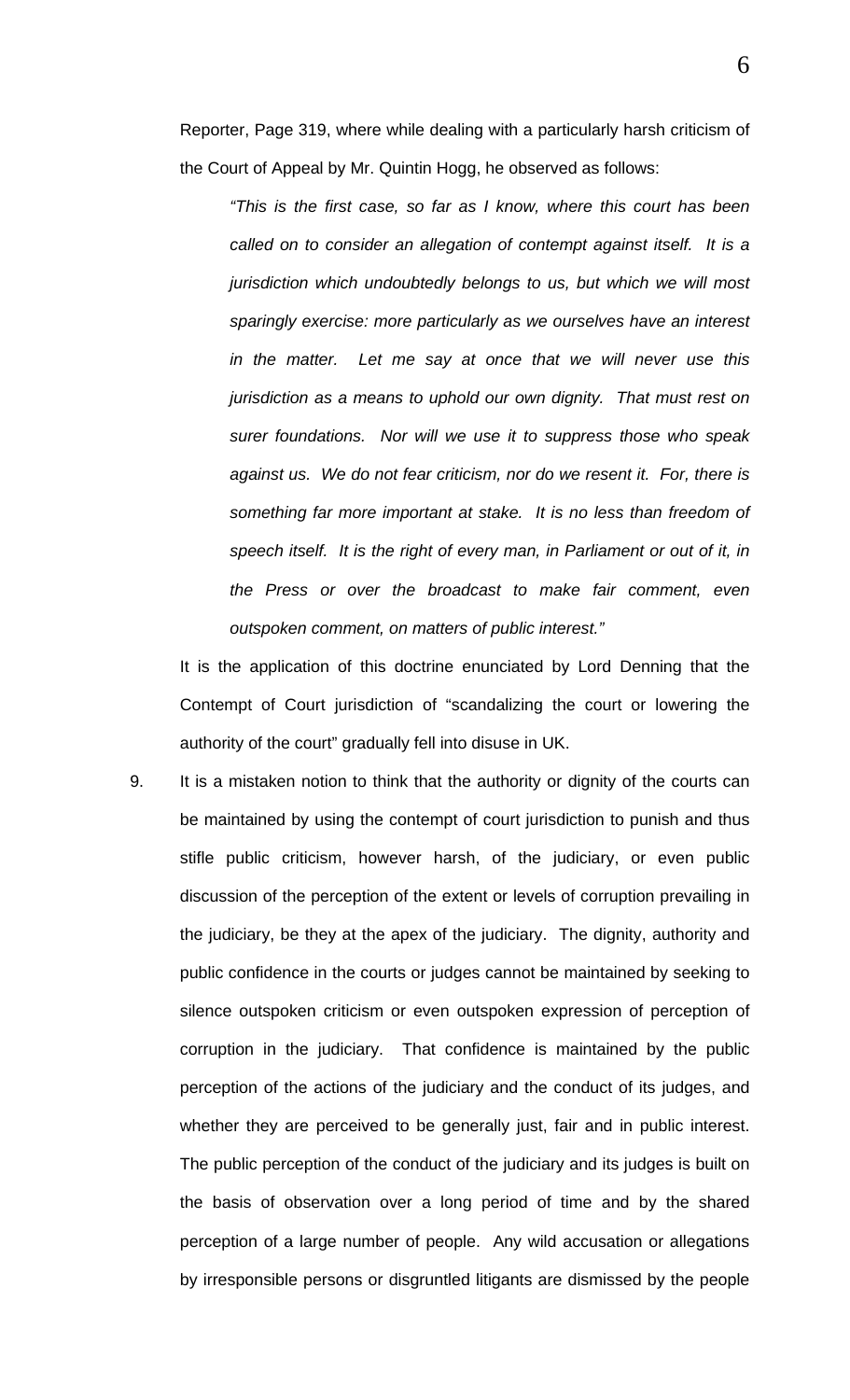with the contempt that they deserve. It is only when persons, who are generally perceived to be responsible, are voicing opinion and criticism which is perceived by the public to be responsible and based on facts and circumstances which are relevant, that such opinion or criticism is taken seriously by the people and is going to affect their perception about the judiciary. This is exactly how it should be in a democracy. Any attempt to use contempt of court jurisdiction to silence such voices of criticism or dissent or such airing of corruption perception by such people, would cause far greater damage to the image, the public perception of, and public confidence in the judiciary. It would in fact lead people to suspect that things are more seriously amiss in the judiciary than even they had suspected, and it will engender great resentment and even contempt for the judiciary. Such actions would have exactly the opposite effect of what law of Contempt seeks to prevent.

This is also obvious from the backlash that has followed two of the most celebrated cases of contempt recently. The sentencing of Arundhati Roy for contempt, for merely saying in her reply affidavit (in response to another contempt petition, in which the notice was finally discharged) that for the court to have issued contempt notice on an ex-facie absurd petition showed a disquieting inclination on the part of the court to stifle criticism and muzzle dissent, led to such a backlash that it only succeeded in lowering the image of the Supreme Court in the eyes of the people. Similarly, the sentencing of the journalists of Midday for having written well-documented investigative stories about Justice Sabharwal, a former Chief Justice of India who heard and passed orders for sealing of commercial properties, which had the effect of benefiting his own sons who were in partnership with shopping mall and commercial complex developers, also outraged civil society and the media. The result of the use of the contempt power against these journalists was again to heighten suspicion about corruption in the judiciary. These actions have contributed in no small measure to a drastic increase of the perception of corruption in the judiciary in the eyes of civil society. This has also been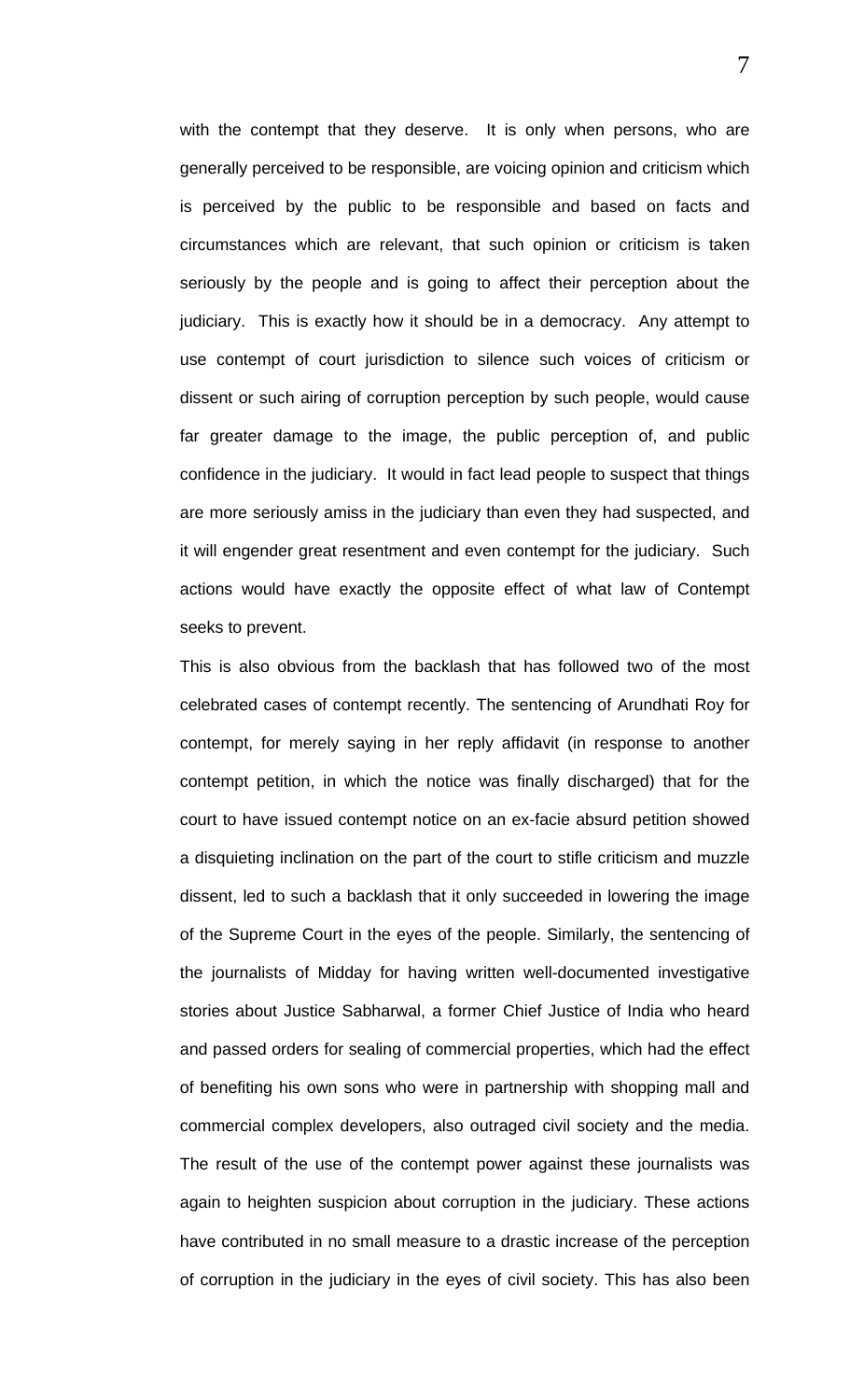accentuated by the eruption of corruption scandals about the judiciary in quick succession recently. The recent judicial scandals involving Justice Soumitra Sen of Calcutta, the Ghaziabad Provident fund scam, the cash at judges door scam at Chandigarh, and the case of Justice Dinakaran, among others have been given a lot of publicity by the media recently. The resentment caused by the use of or threatened use of the contempt power to stifle outspoken comment (as in the Arundhati Roy case) or to silence the exposure of corruption (as in the Midday case), have contributed in no small measure to the increasingly widespread and outspoken coverage of judicial scandals in the media.

In conclusion on this issue, I wish to state that what I have stated about corruption at the apex of the judiciary is what I honestly believe to be true and have said so with a full sense of responsibility. I have not said anything which is at variance with my bonafide belief. Even Mr. Salve has not accused me of making false statements in this regard.

10. Regarding the Vedanta-Sterlite matter, it may be stated at the outset that this question and my answer was in the context of "other kinds of corruption of the judicial process different from bribe taking or financial corruption". This is why in my response, I have clarified what exactly I meant by "corruption" in this case. If some people have understood my response to the question to mean that I have accused Justice Kapadia of financial corruption, that would be wrong and most unfortunate, for that was certainly not what I meant or intended to say. Justice Kapadia is widely perceived to be a judge of financial integrity and I have no reason to doubt that perception. However, I do believe that Justice Kapadia acted improperly by hearing a matter involving very large financial stakes of a company and proceeding to pass orders on it, while he had shares in the company in whose favour he passed those orders. However, I may not have been impelled to say what I did, if I did not feel that quite apart from the impropriety of Justice Kapadia having heard and passed orders in the case of a company in which he held shares, the orders that he passed were quite extraordinary and totally unwarranted.

8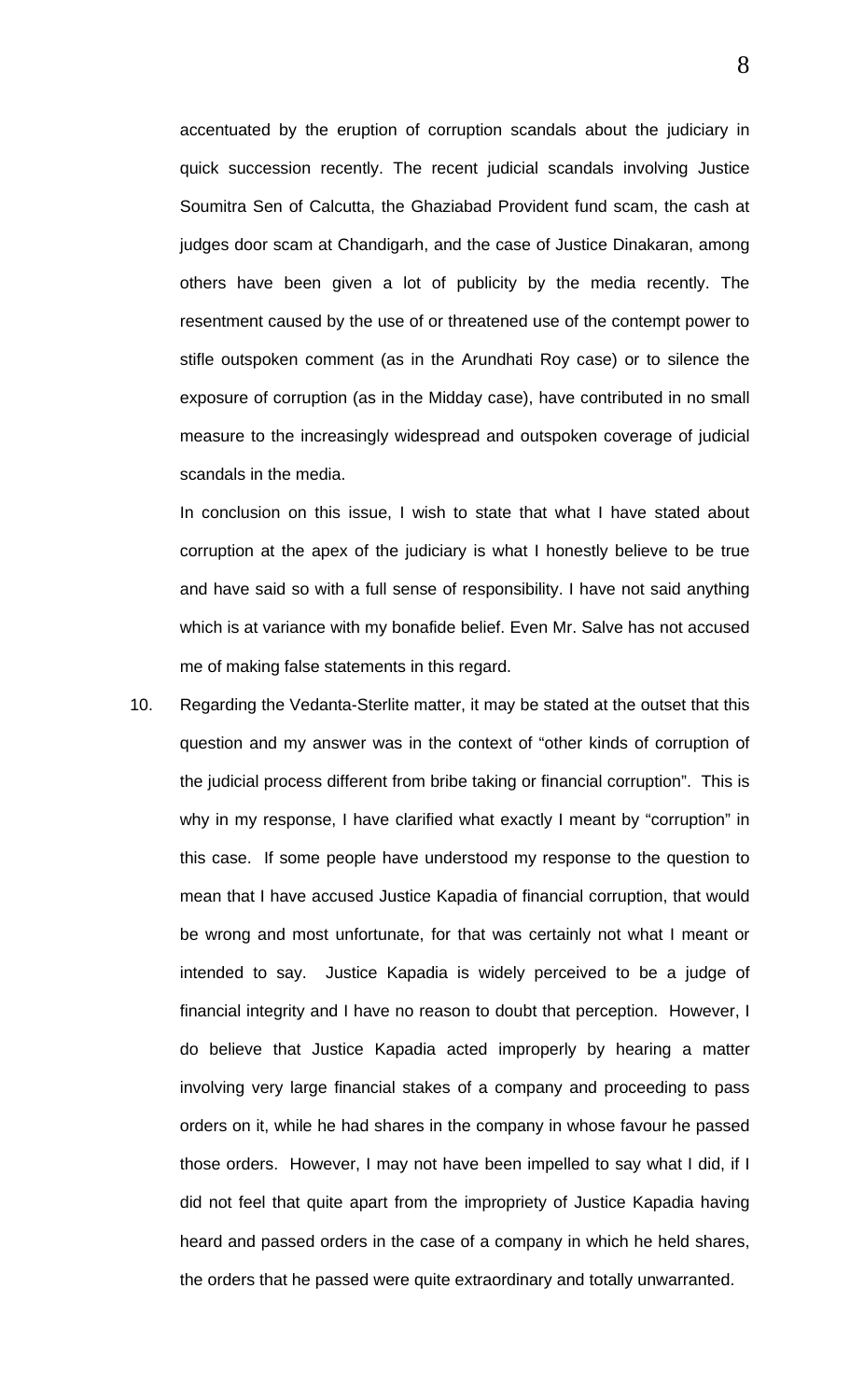11. Consider the orders which were passed, and the facts and circumstances in which they were passed. Sterlite Industries had transferred an Alumina Refinery Project to be built at Lanjigarh, Orissa to its subsidiary company M/s Vedanta Alumina Limited (VAL). Environmental clearance for this Refinery had been granted by the Ministry of Environment and Forest. On 12<sup>th</sup> May 2005, at the instance of Shri Harish Salve, Amicus Curiae in the case, the Court asked the Centrally Empowered Committee (CEC) of the Court, which is the court's own expert body to examine this clearance and give its report within eight weeks. The Committee gave a detailed report in September 2005. The CEC in its report, observed that the environmental clearance for the Refinery had been fraudulently obtained by Vedanta without disclosing that the Refinery Project was linked to the mining project. In this Project, the Alumina Refinery required the diversion of 58.93 hectares of forest land for the Refinery and 672.018 hectares of forest land for the mining. After examining the matter in great depth, the CEC concluded that the refinery and the mining projects in this place would destroy the forests, the wildlife, the water sources, and the lives and livelihoods of thousands of a rare and vanishing species of tribals living in this area. The CEC finally recommended:

> *"32. The CEC is of the considered view that the use of the forest land in an ecologically sensitive area like the Niyamgiri Hills should not be permitted. The casual approach, the lackadaisical manner and the haste with which the entire issue of forests and environmental clearance for the alumina refinery project has been dealt with smacks of undue favour/leniency and does not inspire confidence with regard to the willingness and resolve of both the State Government and the MoEF to deal with such matters keeping in view the ultimate goal of national and public interest. In the instant case had a proper study been conducted*  before embarking on a project of this nature and magnitude involving *massive investment, the objections to the project from environmental/ecological/forest angle would have become known in the*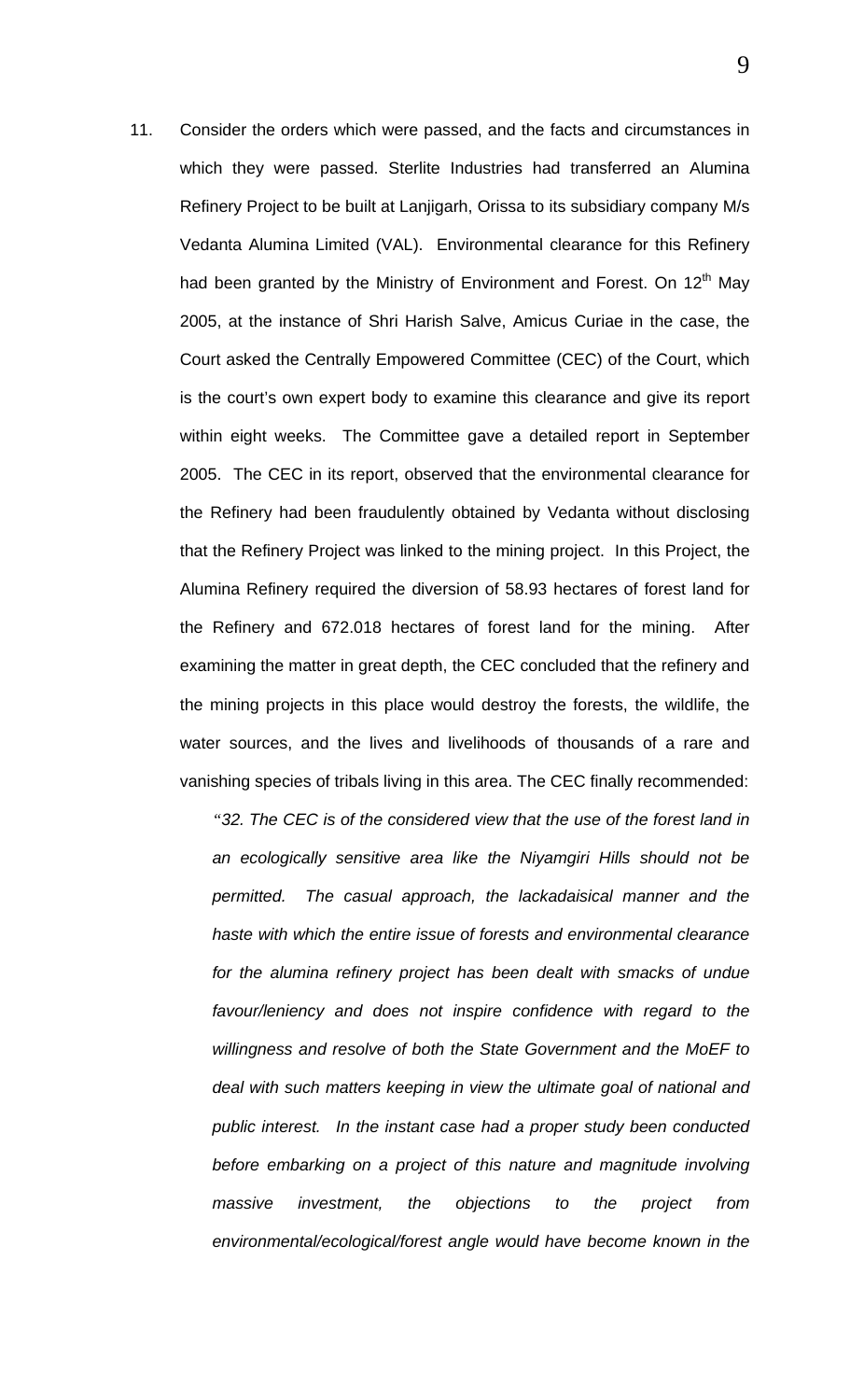*beginning itself and in all probability the project would have been abandoned at this site.* 

*33. Keeping in view all the facts and circumstances brought out in the preceding paragraphs it is recommended that this Hon'ble Court may consider revoking the environmental clearance dated 22.9.2004 granted by the MoEF for setting up of the Alumina Refinery Plant by M/s and directing them to stop further work on the project. This project may only be reconsidered after an alternative bauxite mine site is identified."* 

The CEC also noted that Vedanta started construction on the Alumina Refinery in violation of the guidelines of the MoEF even prior to obtaining forest clearance for the forest land to be diverted for the Refinery. A copy of the CEC's report is annexed as **Annexure D**.

12. When the matter was taken up for hearing on  $26<sup>th</sup>$  October 2007, before the Forest Bench, the Bench, virtually without discussing the CEC report, and without even allowing Mr. Sanjay Parikh, who was appearing for the tribals in a connected Writ Petition challenging the environmental clearance to the Project, to make submissions on the various objections to the project, straightaway proceeded to discuss the terms on which the mining should be allowed to be carried on!

Eventually, after hearing the Counsel for Vedanta, the Orissa Mining Corporation (which was to be a partner of Vedanta in the mining), the State of Orissa (which had granted the mining lease and permission to set up the Refinery Project to Vedanta) and the Counsel for the Ministry of Environment and Forest (which had granted environmental clearance for the Alumina Refinery) and briefly the Junior Amicus, Shri Uday Lalit, the court reserved the judgment. It proceeded to pronounce its order on 23<sup>th</sup> November 2007, which is authored by Justice Kapadia. In this judgment, it is stated that since Vedanta Resources, UK, the holding company of Vedanta Alumina Ltd., had been blacklisted by Norway for non-compliance of labour laws and human rights, it would not be proper to give this Project to Vedanta Alumina Ltd. However, the judgment proceeds to grant liberty to Sterlite Industries Limited,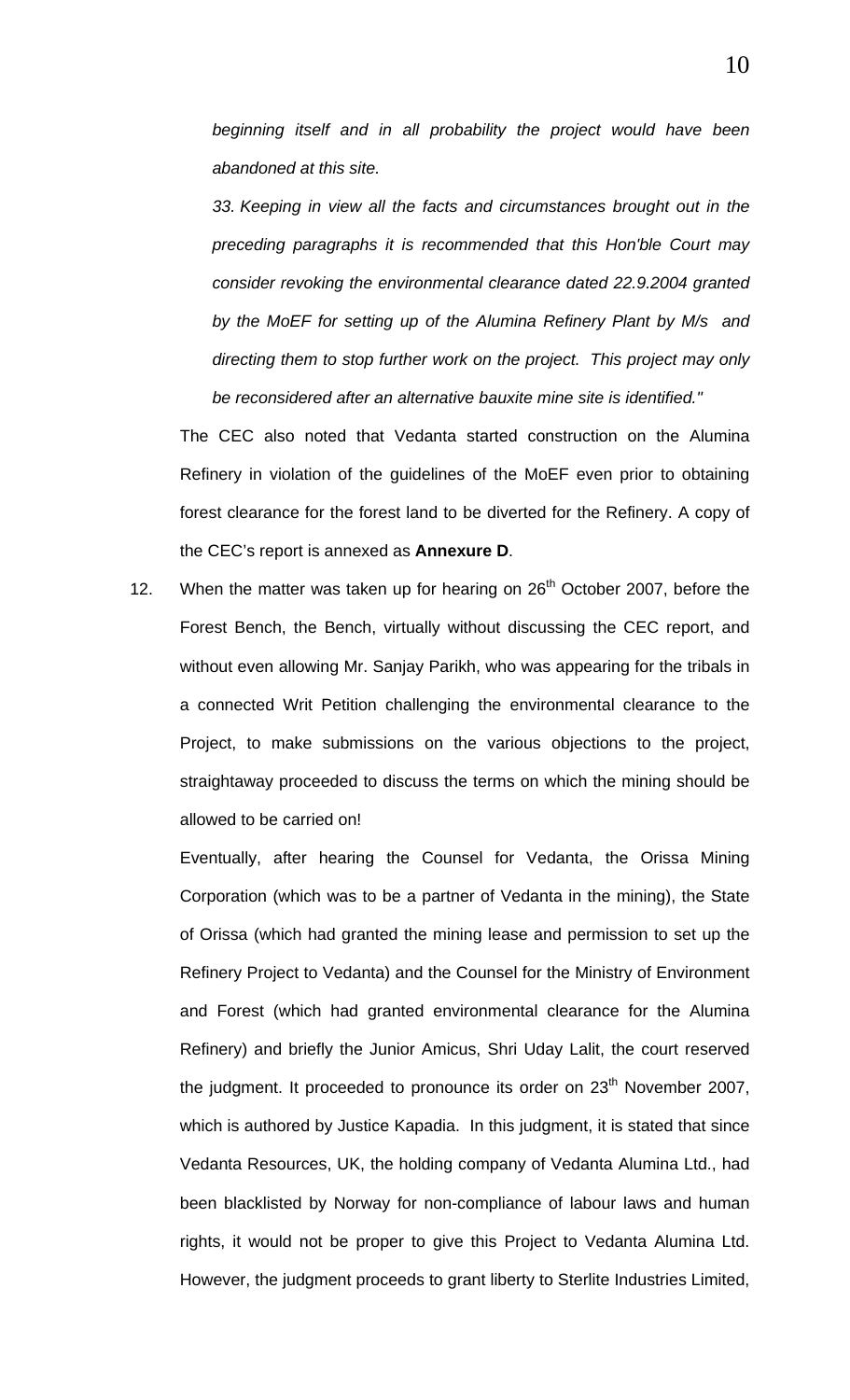which is noted in the judgment to be the holding company of VAL, to make an application for this Project! It is astounding as to how the court could even consider granting liberty to apply for this Project to a related company owned and controlled by the same holding company i.e. Vedanta Resources Ltd. UK, which is blacklisted and thus not considered fit to receive any concession by the court. If one subsidiary (VAL) was disqualified on this basis, surely the other subsidiary, Sterlite would also be disqualified on the same logic. Moreover, the court almost totally glosses over the very detailed report of the CEC about the seriously adverse environmental and social impacts of the Project and after merely noting the CEC's conclusions, goes on to talk about the poverty of the local people living in Lanjigarh including the tribal people. In the words of the court,

*"CEC has objected to the grant of clearance as sought by M/s VAL on the ground inter alia that the refinery is totally dependent on the mining of bauxite from Niyamgiri Hills, Lanjigarh, which is the only vital wildlife habitat, part of which constitutes elephant corridor and also on the ground that the said project, including the mining area, would obstruct the proposed wildlife sanctuary and the residence of tribes like Dongria Kandha. According to CEC, Niyamgiri Hills would be vitally affected if mining is allowed in the above area as Niyamgiri Hills is an important water source for two rivers. According to CEC, the project would also destroy flora and fauna of the entire region and it would result in soil erosion. According to CEC, use of forestland in an ecologically sensitive area like Niyamgiri Hills should not be permitted."* 

*"On the other side, we have a picture of abject poverty in which the local people are living in Lanjigarh Tehsil including the tribal people. There is no proper housing. There are ho hospitals. There are no schools and people are living in extremely poor conditions which is not in dispute.*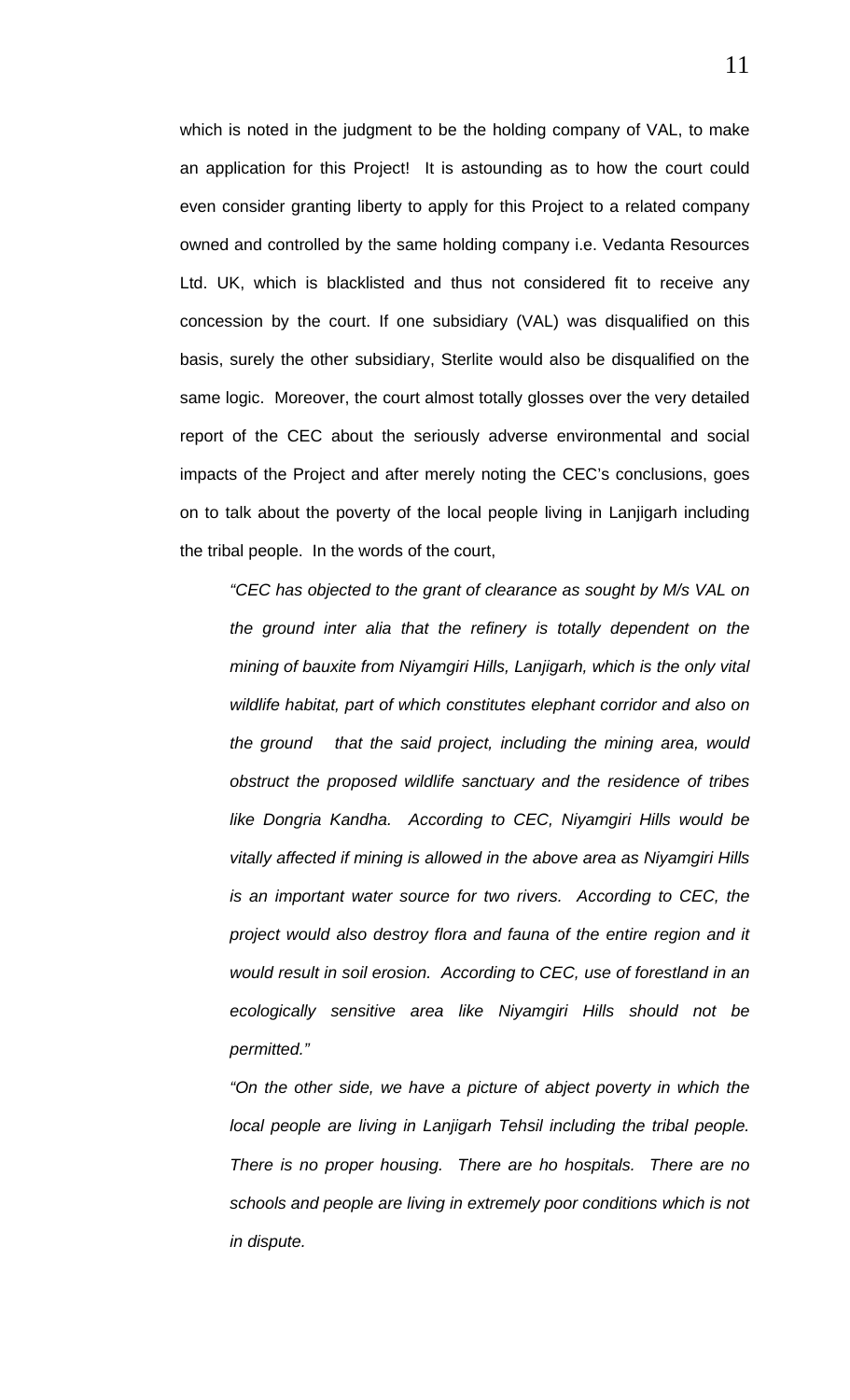*"Indian economy for last couple of years has been growing at the rate of 8 to 9% of GDP. It is a remarkable achievement. However, accelerated growth rate of GDP does not provide inclusive growth. Keeping in mind the two extremes, this court thought of balancing development vis-à-vis protection of wildlife ecology and environment in view of the principle of Sustainable Development."* 

Thus, without discussing and overruling the serious objections of the court's own expert body of the Project on the forests, the environment, on water, on the lives of tribals and the wild life, in fact, rather cruelly using the poverty of the tribals as an argument to further impoverish them, the court just brushed them aside with the now clichéd rhetoric of providing "inclusive growth." This when the local tribals who ought to be credited with the intelligence to be the best judges of their own welfare, had been and continue to be totally opposed to the refinery as well as the mining and had filed a detailed Writ Petition against it. The court refused to even consider the writ petition. Worse still, though the issue before the court was only regarding the clearance for diversion of the 58.943 Hectares of forest land for the Alumina Refinery, the court in the next order of  $8<sup>th</sup>$  August 2008 proceeded to grant clearance for the diversion of 606.749 hectares of forest land for the bauxite mining of the Niyamgiri Hills! This is even before the government had granted environmental clearance or forest clearance for the diversion of the forest in the matter of the bauxite mines. Copies of the courts orders dated 23/11/07 and 8/8/08 are collectively annexed as **Annexure E**.

13. It was under these circumstances, coupled with the fact that Justice Kapadia had shares in Sterlite, that I made my comments. It may be noted that there were many observers present in the court in the hearing on 26<sup>th</sup> October 2007 and many e-mails were contemporaneously sent detailing the proceedings. A copy of the detailed note sent the very next day by Mr. Felix Padel, a highly respected social anthropologist working in Orissa for the last several decades and another detailed contemporaneous report by another responsible observer present in court that day about the hearing that they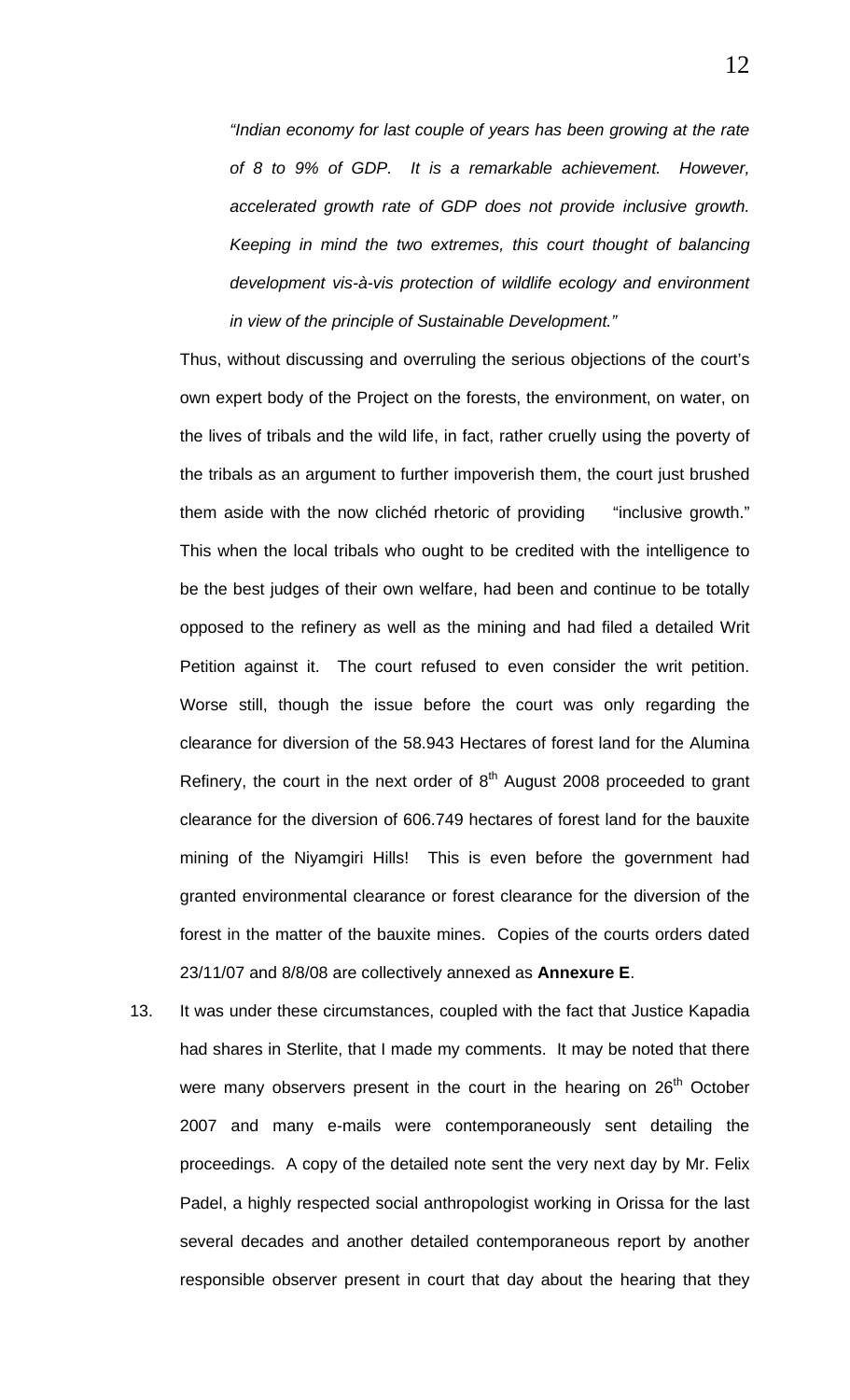witnessed on 26<sup>th</sup> October 2007 are collectively annexed hereto as **Annexure-F**. These are only two of the several detailed reports of the hearing that I had seen and heard when I made my comments on this case.

- 14. Regarding the issue of Code of Conduct of Judges and the fact that Justice Kapadia had disclosed his shareholding in Sterlite, and since nobody objected, his continuing to hear the case was in accordance with the Code of Conduct and, therefore, not objectionable, I beg to differ. Firstly, Justice Kapadia's disclosure about his shareholding in Sterlite came only on  $26<sup>th</sup>$ October 2007, though he had been hearing this case at least from 2005 onwards. Secondly, the disclosure of his shareholding was casually made in the context of Sterlite being a listed company as opposed to Vedanta which is a non-listed company. According to several observers who were present at the hearing, no one expressly was asked and no one expressly said that they had no objections to his continuing to hear the matter. In fact, at the stage at which Justice Kapadia had disclosed his shareholding in Sterlite, the effective party before the court was Vendanta. Sterlite came back into the matter only after the order of 23<sup>rd</sup> November 2007 where the order itself permitted Sterlite to make an application.
- 15. Moreover, the only counsel who could have objected and who had an adverse interest to Vedanta in the matter was Mr. Sanjay Parekh who was appearing in a connected Writ Petition on behalf of the tribals. However, he was not permitted to even argue his case, and was told in no uncertain terms that he would not be heard, since the Amicus was good enough to represent the tribals. All the other counsel present i.e. of Vedanta, Orissa Mining Corporation (which was in partnership with Vedanta for the mining), State of Orissa (which had granted the lease) and the Ministry of Environment and Forest (which had granted environmental clearance for the Project) had a common interest. Moreover, the senior Amicus in this case, Mr. Harish Salve, already had a retainer from Vedanta and it was left to Mr. Uday Lalit, the junior Amicus to object or not to object to Justice Kapadia's continuing to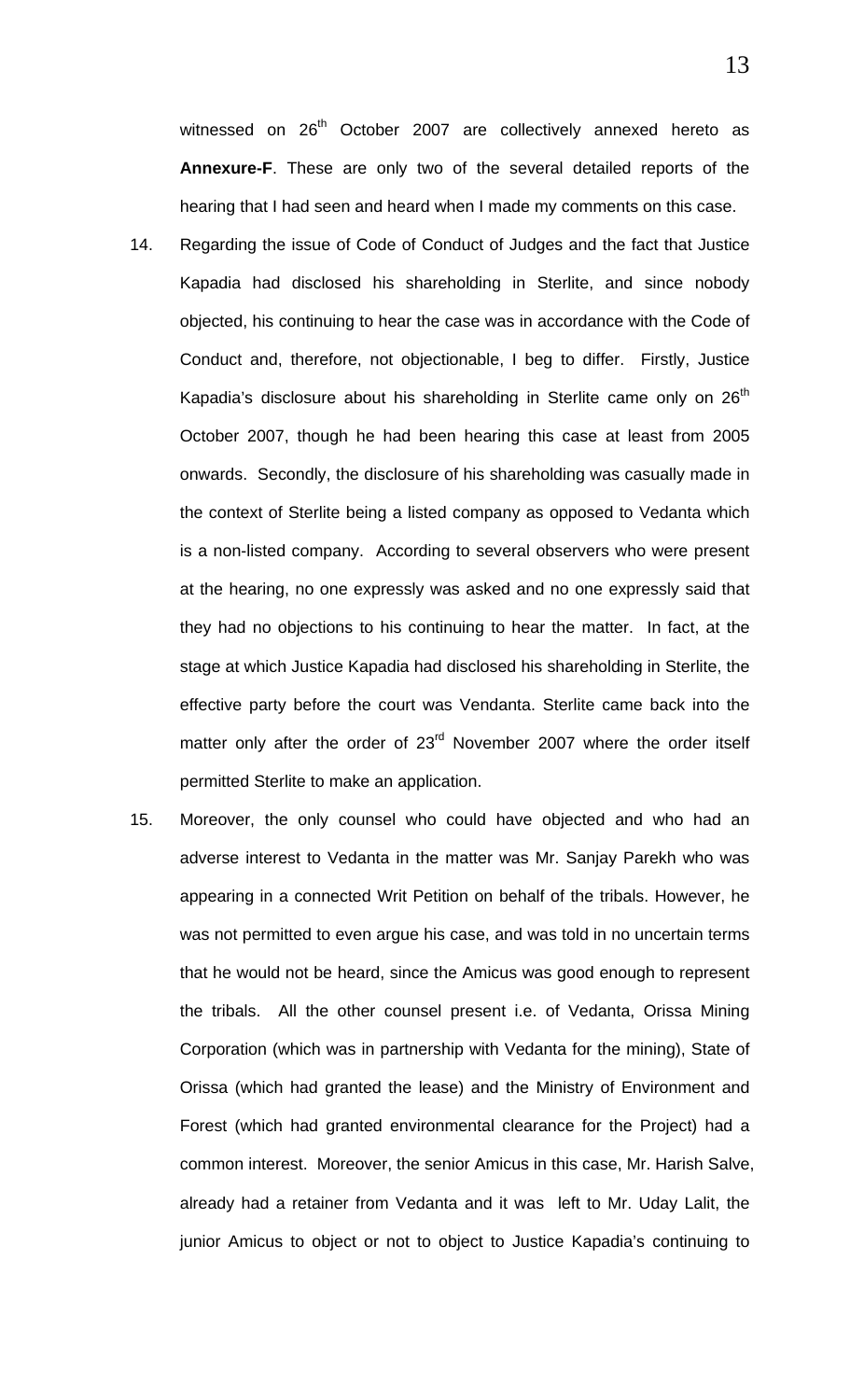hear the case. The fact that Mr Uday Lalit did not object in no way excuses Justice Kapadia's non recusal in the matter.

16. It is well settled in India as well as internationally that any Judge who has the slightest pecuniary interest in a case must automatically recuse himself from hearing the case. Shareholding in a company, particularly in a case where the order would have enormous impact on the financial status and thus share values of that company as in the case of Vedanta/Sterlite, is certainly a pecuniary interest.

In Manak Chand Vs. Dr. Premchand, (AIR 1957 SC 425), the Supreme Court held that, "It is obvious that pecuniary interest, howsoever small, it may be in the subject matter of the proceedings, would wholly disqualify a member from acting as a judge". While saying this, the Supreme Court has followed a long line of English decisions starting with Dimes Vs. Grand Junction Canal, (1852 3 HLC 759) where the judgement of the Lord Chancellor who decided the case of a company while he had shares in the company, was set aside by the House of Lords, observing, "This will be a lesson to all inferior tribunals to take care not only that in their decrees they are not influenced by their personal interest, but to avoid the appearance of labouring under such influence." It has thereafter been consistently held in a long line of English cases that "the least pecuniary interest in the subject matter of the litigation will disqualify any person from acting as a judge" (R Vs. Farrant, 1987 QB 58), (R Vs. Rand, 1866 LR 1, QB 230), (R Vs. Myer 1875 1 QBD 173).

H.M. Seervai has also authoritatively pronounced on this principle in his Constitutional Law of India, where he says:

*"Least pecuniary interest in the subject of the litigation will disqualify any person from acting as a judge: the pecuniary interest may be so small that no one will think it likely to produce bias in a judge, e.g. if a judge held shares worth five pounds in a company with a capital of five million; where pecuniary interest exists, the law does not allow any further inquiry as to whether or not the mind was actually biased*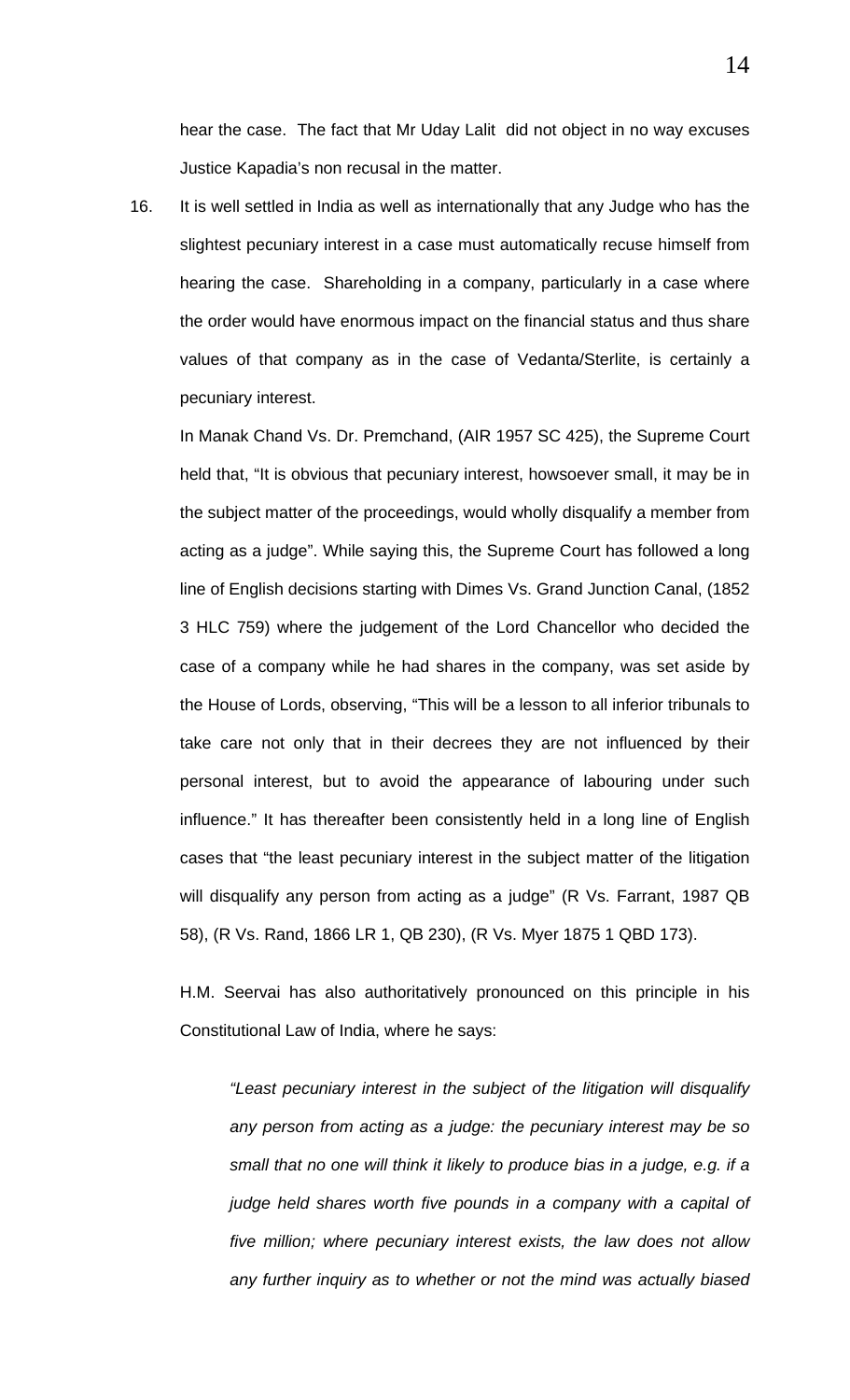The basis for this principle is a higher principle which has been clearly stated by Justice Venkatachalaiah in Ranjit Thakur v. UOI and Ors. AIR 1987 SC2386

*"The test of real likelihood of bias is whether a reasonable person, in possession of relevant information, would have thought that bias was likely. A judgment which is the result of bias or want of impartiality is a nullity and the trial "coram non-judice".* 

*"As to the tests of the likelihood of bias what is relevant is the reasonableness of the apprehension in that regard in the mind of the party. The proper approach for the judge is not to look at his own mind and ask himself, however, honestly, "Am I biased?" but to look at the mind of the party before him."* 

The principle of automatic recusal if a judge holds shares in the company is the norm in the US as well. Quite recently, 4 judges of the US Supreme Court recused themselves (due to their shareholding) from a case filed by 50 companies that did business in apartheid era South Africa leading to the automatic affirmation of the lower court's judgement. A copy of the New York Times report to that effect is annexed as **Annexure G**.

17. In these circumstances, in my opinion, the Code of Conduct which was internally adopted by the courts, does not provide an adequate justification to Justice Kapadia to continue to hear the case. The consent of lawyers is not a safe basis for deciding whether one should recuse oneself from a case. Most lawyers who appear before a judge every day would be reluctant to ask a judge to recuse himself from a case, even if they feel that there is a serious conflict of interest. This is because asking a judge to recuse himself seems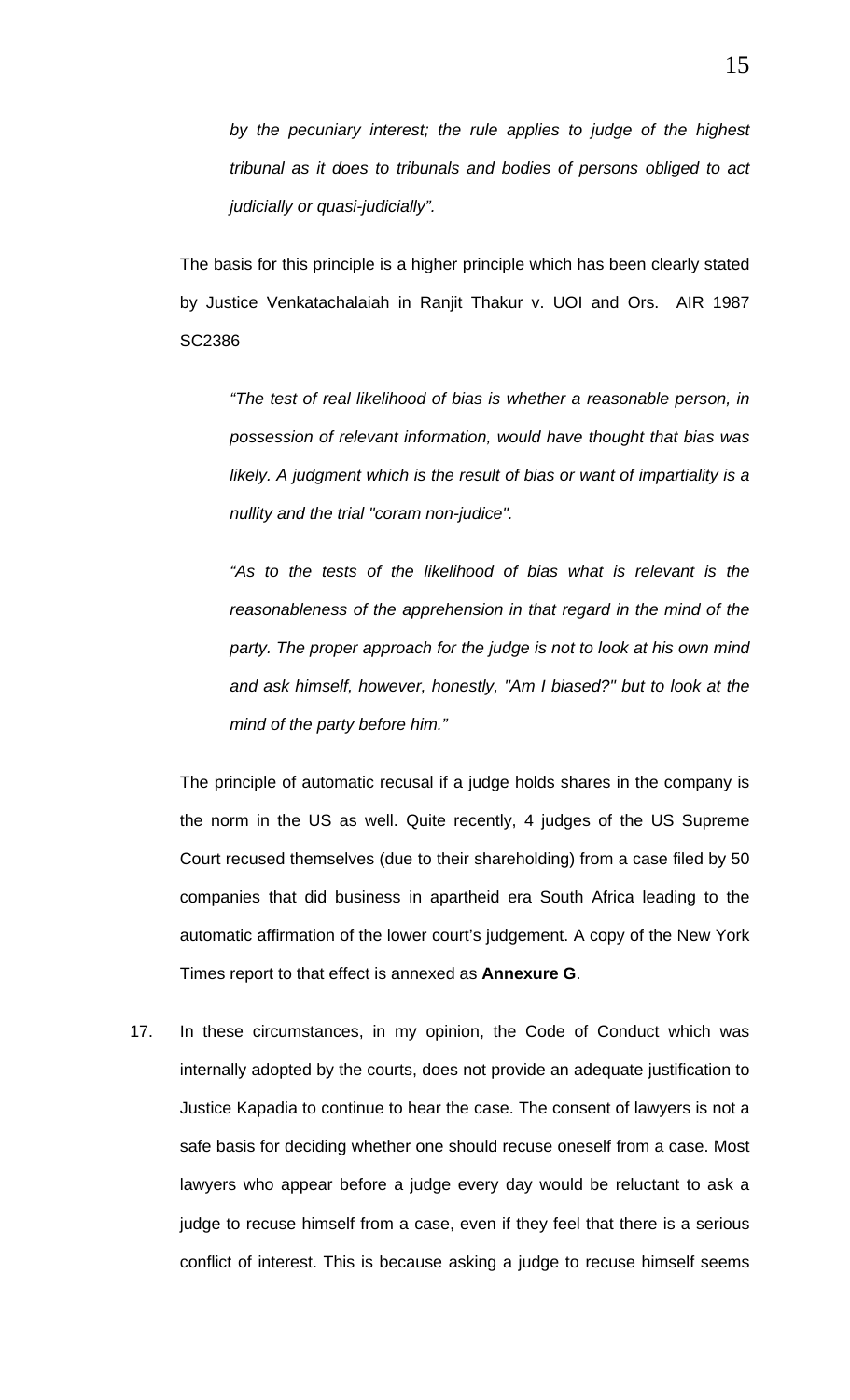like an expression of no confidence in the ability of the judge to rise above his personal interest. That is why, after this controversy arose, most judges have come to accept that the Code of Conduct does not provide the correct guide for recusal in such matters. Judges should automatically recuse themselves from hearing the cases of those companies in which they hold shares. Recognizing this fact, after this controversy, many judges including Justice Kapadia have recused from hearing cases where they had shares, despite the lawyers saying that they had no objection. Newspaper reports to this effect are annexed as **Annexure H**.

- 18. In these circumstances, my comment on Justice Kapadia's role in the Vedanta-Sterlite matter is a legitimate opinion which I am entitled to express.
- 19. There is however another important aspect of this contempt petition and the manner in which it has been initiated. This Contempt Petition has been filed by a person who has repeatedly misused his position as Amicus Curiae and has taken briefs/retainers to appear for various private parties in matters in which he has been appearing as Amicus Curiae as well. In the case of Vedanta/Sterlite which is the subject matter of this complaint against me, Shri Salve first appeared as Amicus in this matter, and then took a retainer from Vedanta/Sterlite, after which he asked Shri Udai Lalit to appear as Amicus in the case. For a person who is Amicus and who has not only appeared as Amicus in a matter involving a particular party, to subsequently accept a brief or retainer on behalf of that party, in my view amounts to professional misconduct. Once he has been appointed Amicus in a matter by the Court, he has no business to accept a brief or retainer on behalf of a private party in the same matter. In fact, in my view, in either case, whether he took retainer on behalf of a private party after appearing as Amicus in the same matter or appeared as amicus though he was holding retainer of a private party in the same matter amounts to serious professional misconduct. Even in this application, he has misled the court by consciously concealing his retainership and connection with Vedanta/Sterlite, once again misusing his position as Amicus. For this reason alone, this application filed by him should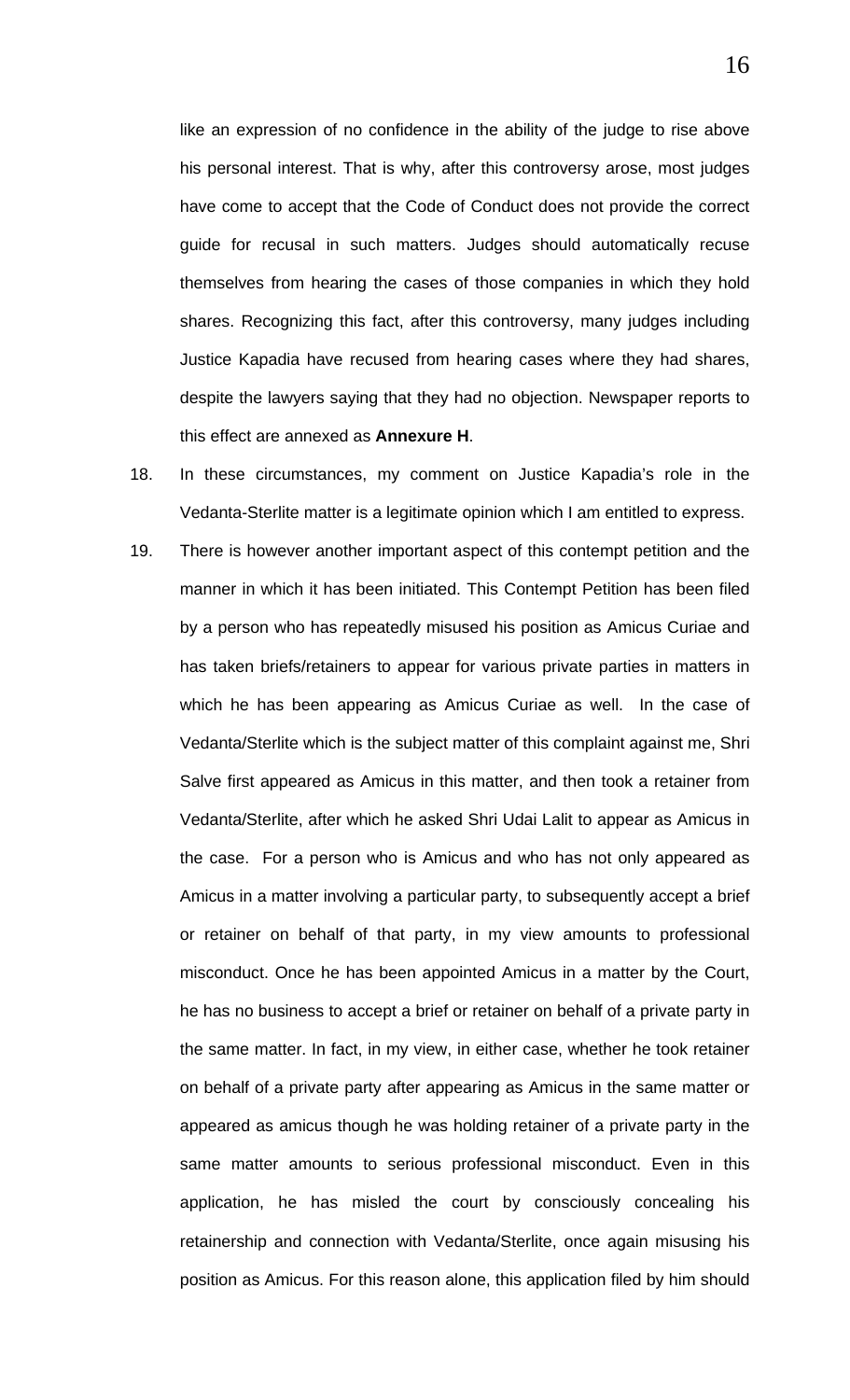not be entertained. In fact the Court should discharge him as Amicus in the matter. Copies of the orders showing Shri Salve was appearing as Amicus and the newspaper report showing his retainership with Vedanta-Sterlite are collectively annexed hereto as **Annexure-I**

- 20. This is however not the only instance where Shri Salve has misused his position and accepted a brief of a private party in cases where he is also acting as Amicus. He was Amicus in the forest matter when the issue of the Delhi Ridge and constructions of hotels/shopping malls on the Ridge came up before the Forest Bench. He still chose to take up a brief of M/s Unison Hotels which involved construction on 92 hectares of forest land on the Ridge. Subsequently, in another Writ Petition of Mr. Santosh Bhartiya challenging the construction by Unison Hotels (now called the Grand Hyatt Hotel) on the Delhi Ridge, Shri Salve appeared again in the matter, this time for the DDA. Copies of orders in the aforementioned cases related to Vasant Kunj Ridge area and the officer report dated 06.12.06 in Ridge Bachao Case are collectively annexed hereto as **Annexure-J**.
- 21. In the case of the construction of statues in the Noida Park, Shri Salve appeared as Amicus, though he had already been appearing on behalf of the UP Government in the same or connected matters involving construction of statues at the Noida Park and at other places. (Writ Petition No. 266 of 2009, Ravi Kant & Another Vs. State of U.P.). Copies of the orders in the two cases showing Shri Salve appearing as Amicus in the Noida Park matter and on behalf of the State of UP in Ravi Kant's case involving the same park as well as the relevant pages of the petition of Ravi Kant's case, are collectively annexed hereto as **Annexure-K**.
- 22. However, these are not isolated instances of professional misconduct on the part of Shri Salve, who has chosen to style himself as Amicus Curiae in this Contempt Petition. In a large number of cases, Shri Salve has accepted briefs/retainers from one party and thereafter gone on to appear on behalf of the other party by just returning the retainer despite the protest of the opposite party. Some instances of these cases are the case of K.K. Birla Vs.